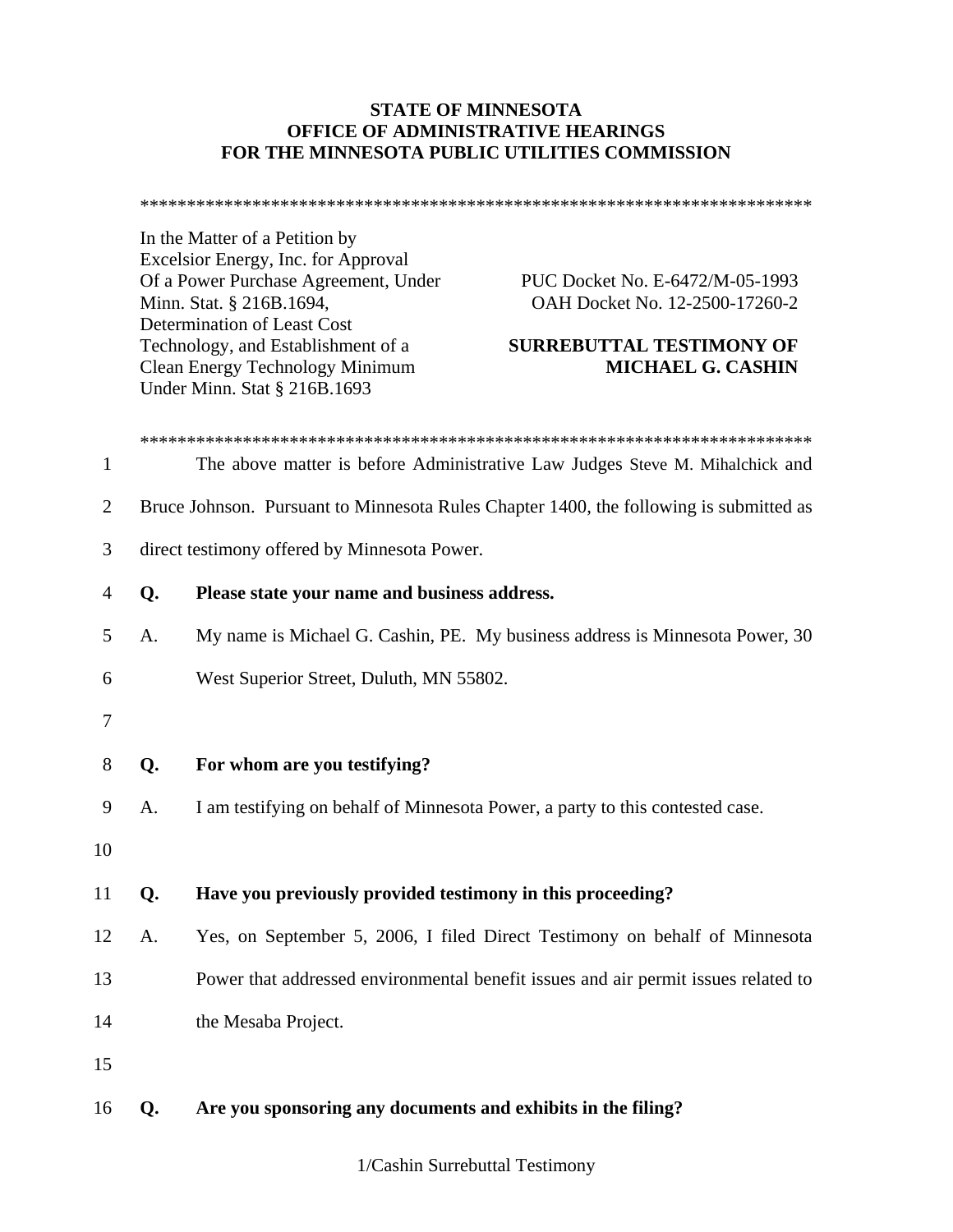| $\mathbf{1}$   | A. | Yes. Exhibit MGC-2, "Gasification: Moving From an Environmental Push to an         |
|----------------|----|------------------------------------------------------------------------------------|
| $\overline{2}$ |    | Economic Pull". Dale Simbeck, SFA Pacific, Inc. presented at the October 2006      |
| 3              |    | Gasification Technologies Conference in Washington, D.C.                           |
| $\overline{4}$ |    |                                                                                    |
| 5              | Q. | What is the purpose of your Surrebuttal Testimony in this proceeding?              |
| 6              | A. | The purpose of my Surrebuttal Testimony is to respond to the Rebuttal Testimony    |
| 7              |    | of Excelsior Energy, Inc. witness Robert S. Evans II. I will respond to the issues |
| 8              |    | raised by Robert S. Evans II about the following matters:                          |
| 9              |    | IGCC's relative performance in reducing emissions of mercury, sulfur               |
| 10             |    | dioxide $(SO_2)$ , nitrogen oxides $(NO_x)$ and particulate matter compared to     |
| 11             |    | modern pulverized coal technology.                                                 |
| 12             |    | Whether carbon capture and storage is a realistic option for the Mesaba            |
| 13             |    | Project.                                                                           |
| 14             |    | At Page 20 of his Rebuttal Testimony, Mr. Evans states, " Mr. Cashin               |
| 15             |    | states 'Because the differential between IGCC and PC technologies'                 |
| 16             |    | ability to reduce emissions for mercury, $SO_2$ and $NO_x$ is relatively small,    |
| 17             |    | in terms of actual emissions compared to uncontrolled emissions, the most          |
| 18             |    | important benefit that could come out of IGCC technology could be an               |
| 19             |    | answer for major carbon emission reduction through sequestration.' The             |
| 20             |    | statement as it applies to the removal of mercury, $SO_2$ and $NO_x$ is            |
| 21             |    | carefully crafted to discount the significant reductions apparent in Figure        |
| 22             |    | RSE-3. By qualifying the reductions in terms of 'actual emissions'                 |
| 23             |    | compared to uncontrolled emissions,' Mr. Cashin is avoiding the fact that          |
| 24             |    | what comes out the stack is important. If this was not the case, there             |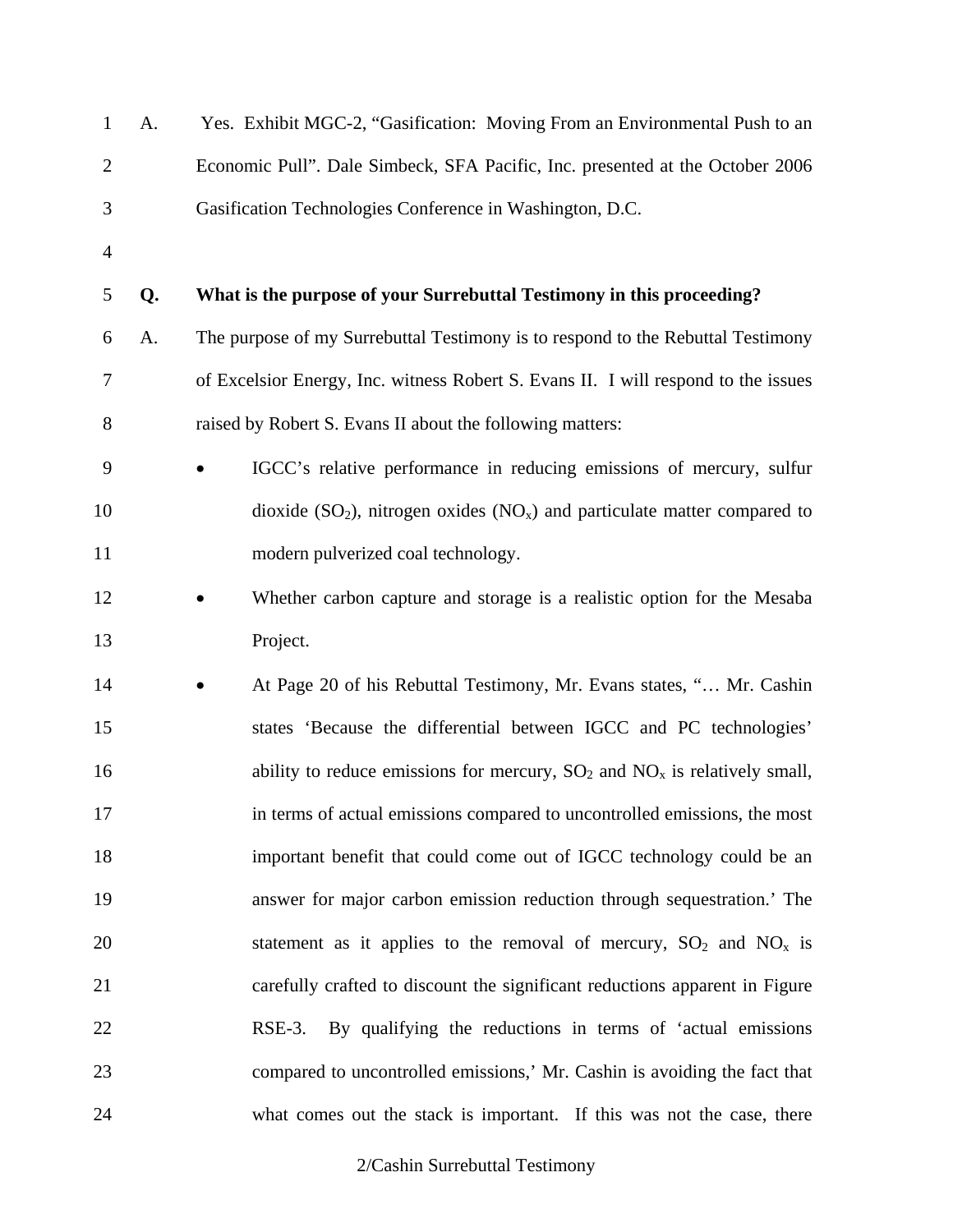1 would be no basis for Mr. Cashin's opening remarks that Minnesota 2 Power's 'announced plans for major mercury, sulfur dioxide  $(SO<sub>2</sub>)$ , 3 particulate [sic] and nitrogen oxide [sic]  $(NO_x)$  emission reductions....help 4 to underscore our appreciation for today's and tomorrow's environmental 5 policy realities' and the statement would be considered hypocritical."

6 • At Page 23 of his Rebuttal Testimony, Mr. Evans states regarding 7 capability of conventional coal-fired PC power plants to deliver 8 performance comparable to IGCC for mercury removal that "This may 9 prove to be true (if 90% removal is the target), but the measures that must 10 be taken at such facilities which fire subbituminous coals (to which most 11 such plants in the state are limited) are less proven and are expected to be 12 more expensive to achieve than the same level of control associated with 13 the use of the activated carbon beds to be employed on the Project. 14 Cleaning mercury from large volumes of stack gases in conventional coal 15 settings is much more difficult than cleaning mercury from the fuel as is 16 the case in IGCC facilities."

17 • At Page 4 of his Rebuttal Testimony, Mr. Evans states, "Information 18 contained in testimony presented by Mr. Clarke and Mr. Cashin 19 underscores Excelsior's position that the overall emissions profile 20 associated with the project is unrivaled by any conventional coal-fueled 21 steam electric generating technology and clearly provides for significant 22 emission reductions."

23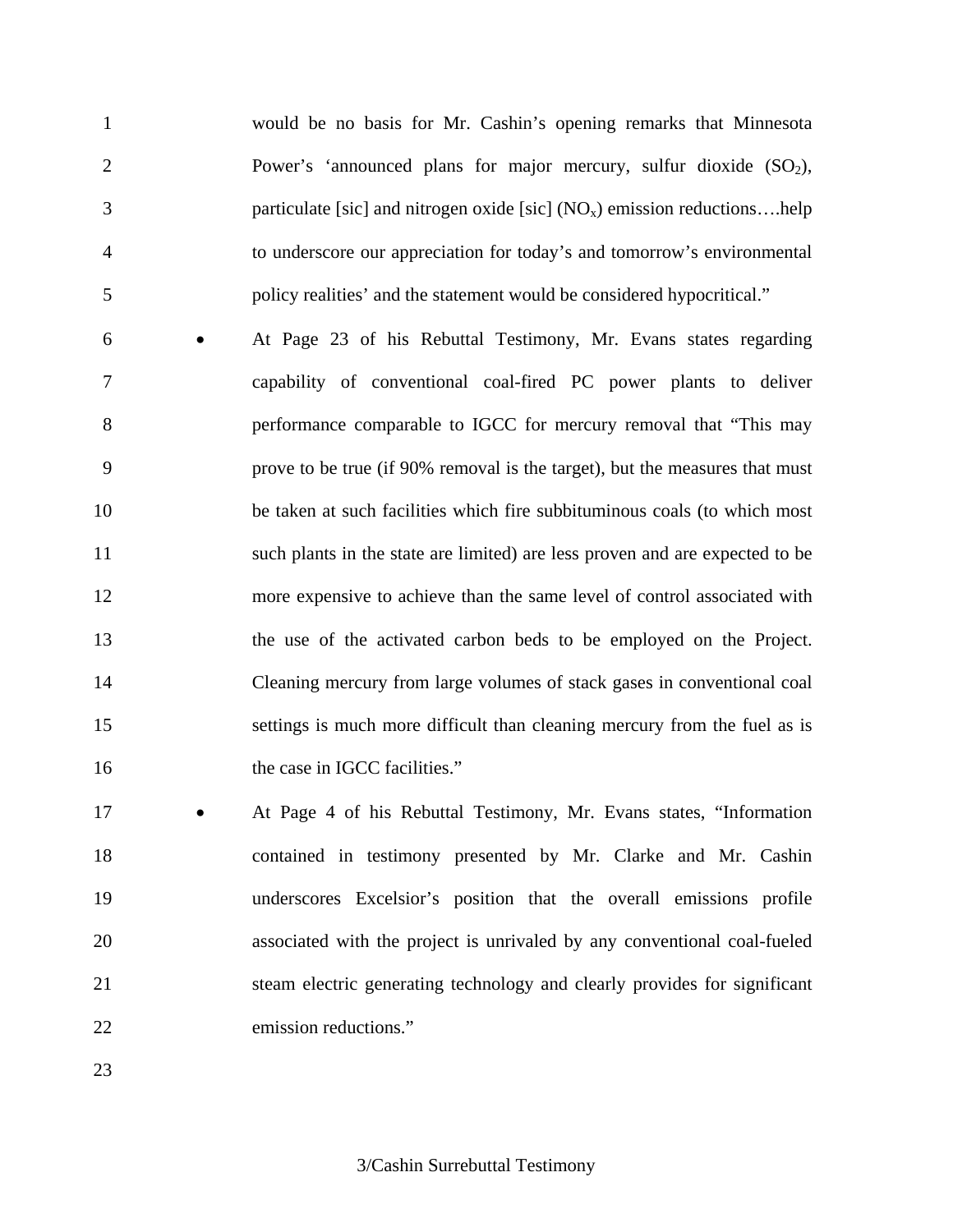1 **Q. How does the relative environmental performance of conventional pulverized**  2 **coal technology operated with conventional emission control equipment**  3 **compare with IGCC technology?** 

4 A. Relative to uncontrolled emissions from pulverized coal technology, the 5 environmental performance for criteria pollutant emissions from PC technology 6 operated with conventional emission control equipment and IGCC technology are 7 both significantly better. IGCC environmental emission performance can be 8 better or not as good as that for PC technology operated with emission control 9 equipment, depending on factors such as the specific coal being burned and 10 design of emission controls. The significance of these emission performance 11 differences depends on local or regional environmental quality and, in the case of 12 emissions that are subject to management under a cap and trade program like  $SO_2$ ,  $13$  NO<sub>x</sub> and mercury, the relative cost for alternatively achieving emission reductions 14 in other locations by purchasing emission allowances from the marketplace.

15

16 **Q. What is the relative emission performance of criteria pollutants of concern**  17 **for pulverized coal and IGCC technology?** 

18 A. Relative emission performance can be assessed through side-by-side comparison 19 of the historic emission rates of Minnesota Power's Boswell Energy Center Unit 20 3, emission control retrofits announced for the Boswell Energy Center Unit 3 for 21 operation in 2009, Excelsior Energy's Mesaba Energy Project Part 70 Operating 22 Permit submittal information for Mesaba Energy Unit 1, subbituminous coal 23 IGCC performance and the Excelsior Energy characterization of Super Critical 24 Pulverized Coal (SCPC) emissions performance referenced in Excelsior's Part 70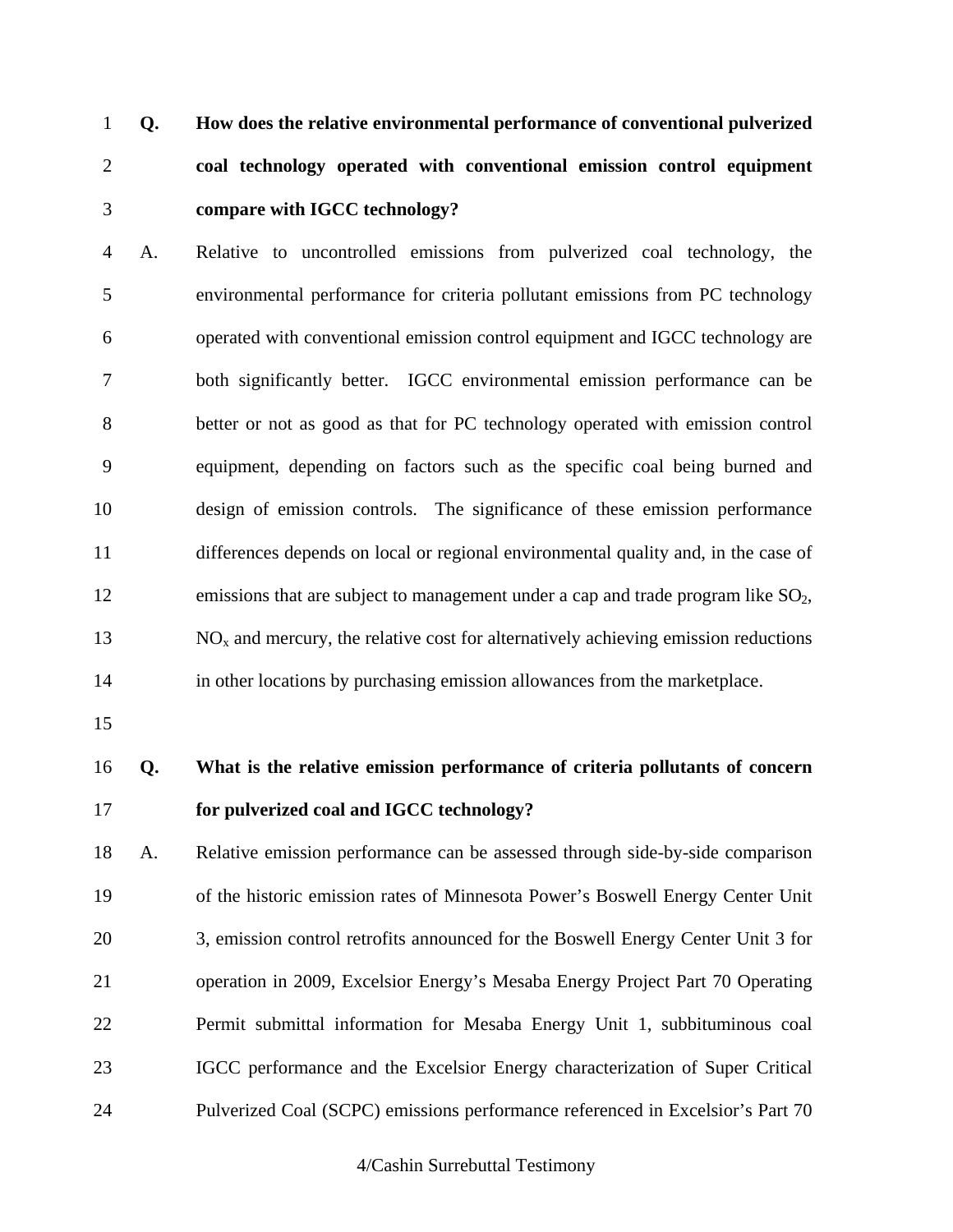1 Operating Permit Application. Assessment can also give consideration to 2 emission allowance pricing projections made by the United States Environmental 3 Protection Agency.

4

5 This direct comparison of PM,  $SO_2$  and  $NO_x$  emission rates demonstrates how 6 conventional pulverized coal units like Boswell Unit 3, which was outfitted with a 7 wet particulate scrubber to help control emissions, have improved environmental 8 performance through means such as optimizing coal supply and operation of 9 pollution control equipment. Minnesota Power's announced retrofit of Best 10 Available Control Technology for PM,  $SO_2$  and  $NO_x$  on Boswell Unit 3 results in 11 operational emissions performance comparable to that cited by Excelsior Energy 12 for IGCC and SCPC, as shown in the Criteria Emissions Performance 13 Comparison.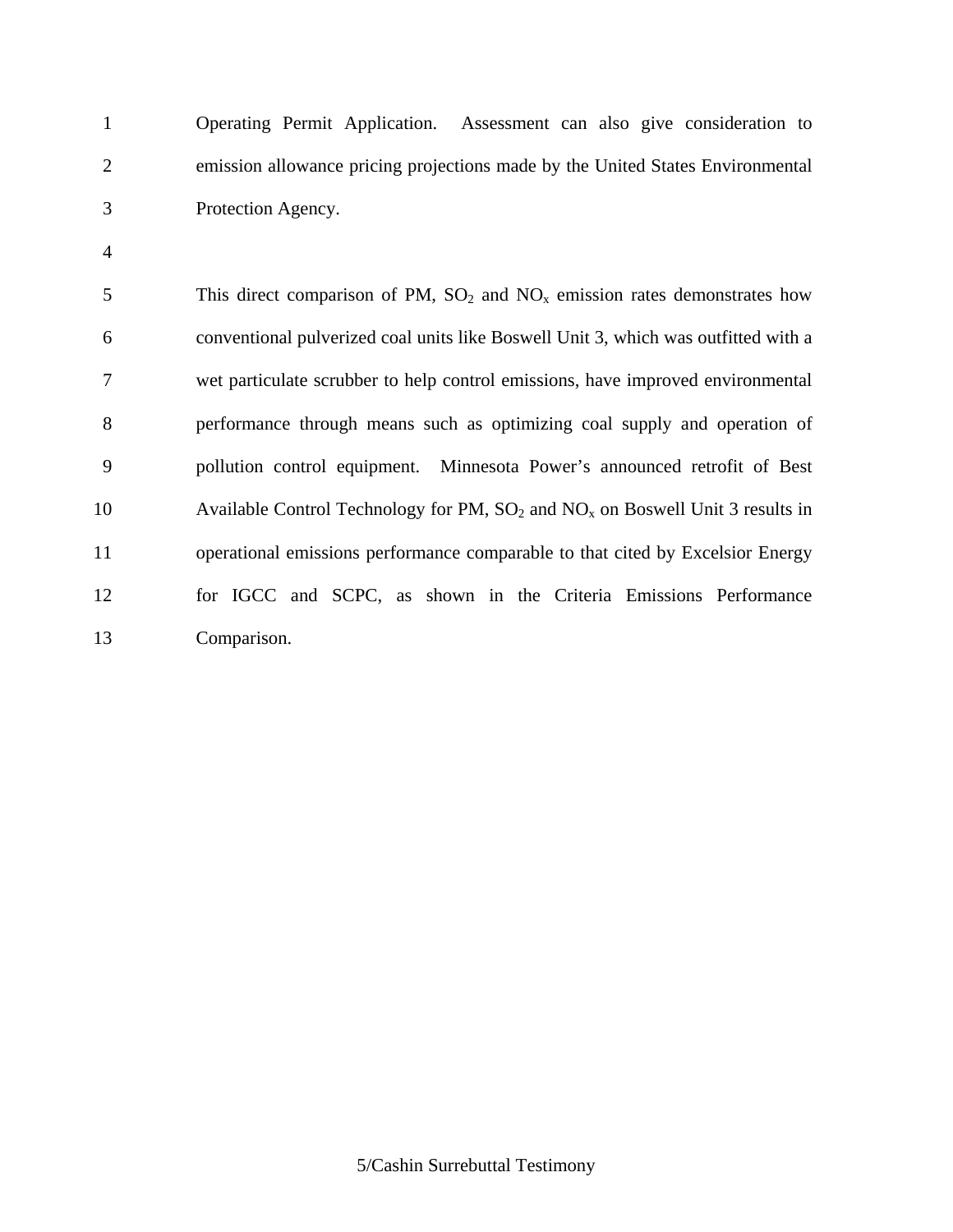## **Criteria Emissions Performance Comparison**



2 There are, indeed, differences in the environmental performance for the three high 3 environmental performance technologies (existing retrofit PC, IGCC and SCPC), 4 but the significance of those differences would need to be determined by 5 assessing whether any significant local environmental benefits are experienced or 6 whether the cost to purchase emission allowances for reductions achieved at other 7 locations justifies any cost premiums associated with providing for greater 8 emission reductions at the plant location.

9

1

10 **Q Is Minnesota in attainment with the National Ambient Air Quality Standards**  11 **(NAAQS) established to be protective of human health and welfare with a**  12 **margin of safety?**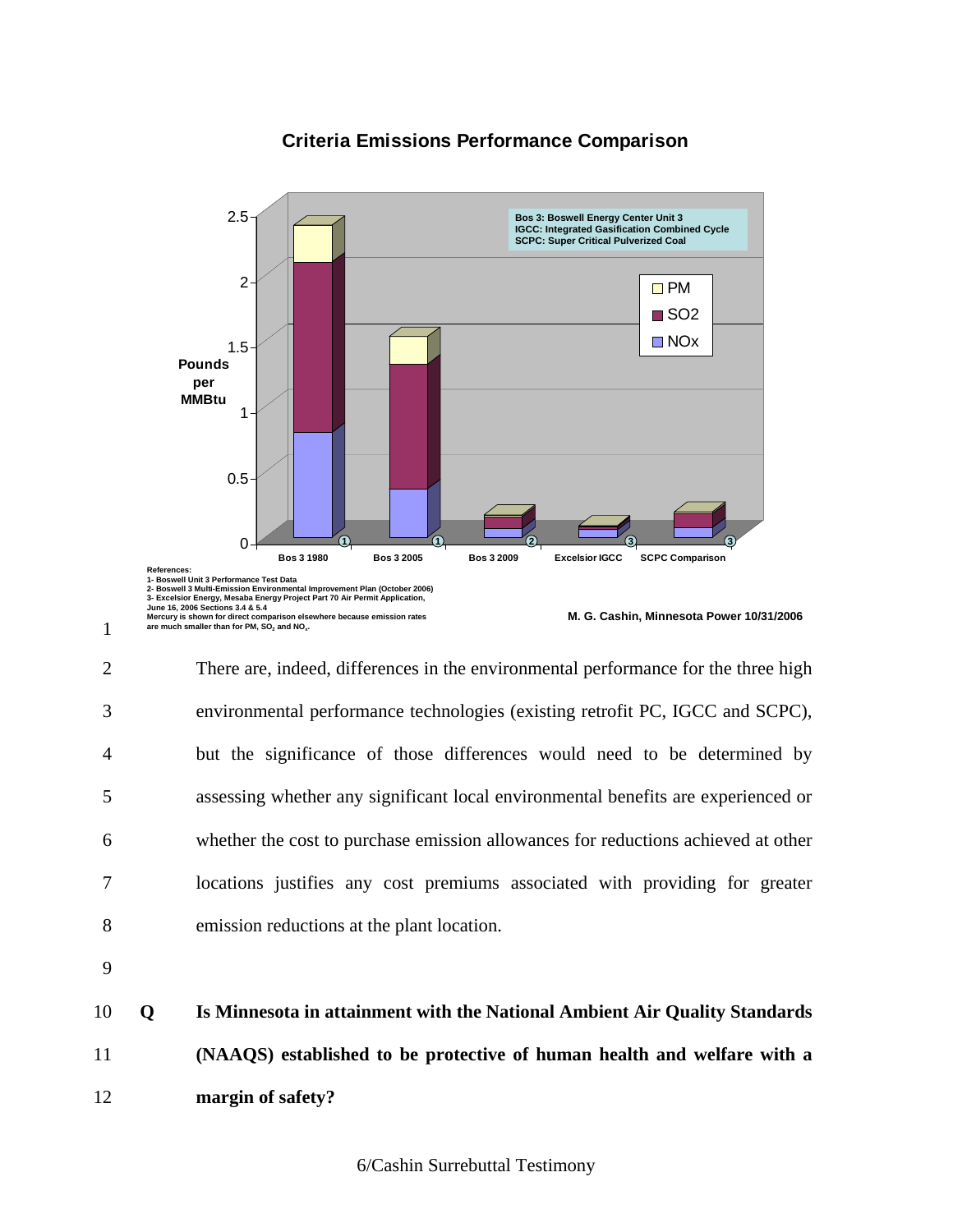2

1 A. Yes. Minnesota has been in attainment with all the NAAQS for over a decade.

3 **Q. Is an energy project in Northern Minnesota expected to result in emissions**  4 **that would degrade Minnesota air quality such that it would violate the**  5 **NAAQS?** 

6 A. No. Although both the NAAQS for ozone and fine particulates is targeted for 7 being made more stringent, Northern Minnesota is well below the current 8 NAAQS and is not expected to have attainment issues with the revised NAAQS. 9 Air quality issues of local concern in Northern Minnesota are impacts on regional 10 haze in nearby Class I Wilderness areas like the Boundary Waters Canoe Area 11 and Voyageurs National Park, and contributions Minnesota emissions may be 12 making to mercury in fish in mercury impaired waters.

13

## 14 **Q. Is the difference between new plant NOx emission rates significant for a**  15 **Northern Minnesota facility?**

16 A. No. As shown in the diagram, NOx Emissions Comparison, emission rates are 17 comparable. Excelsior Energy has indicated that their net heat rate is 9391 18 Btu/kWh and net capacity of 606 MWs (page 18 of Mr. Evan's Rebuttal 19 Testimony). That is associated with 44.9 million MMBtus per year heat input if 20 operating at a 90% capacity factor. A difference of 0.03 lbs  $NO<sub>x</sub>$  per MMBtus 21 then translates to 674 tons of  $NO<sub>x</sub>$  per year. With current  $NO<sub>x</sub>$  allowance pricing 22 running below \$1000 per ton, the difference in environmental performance can be 23 compensated for with less than a \$1 million annual NOx allowance purchase, 24 which is not significance relative to differences in overall project costs.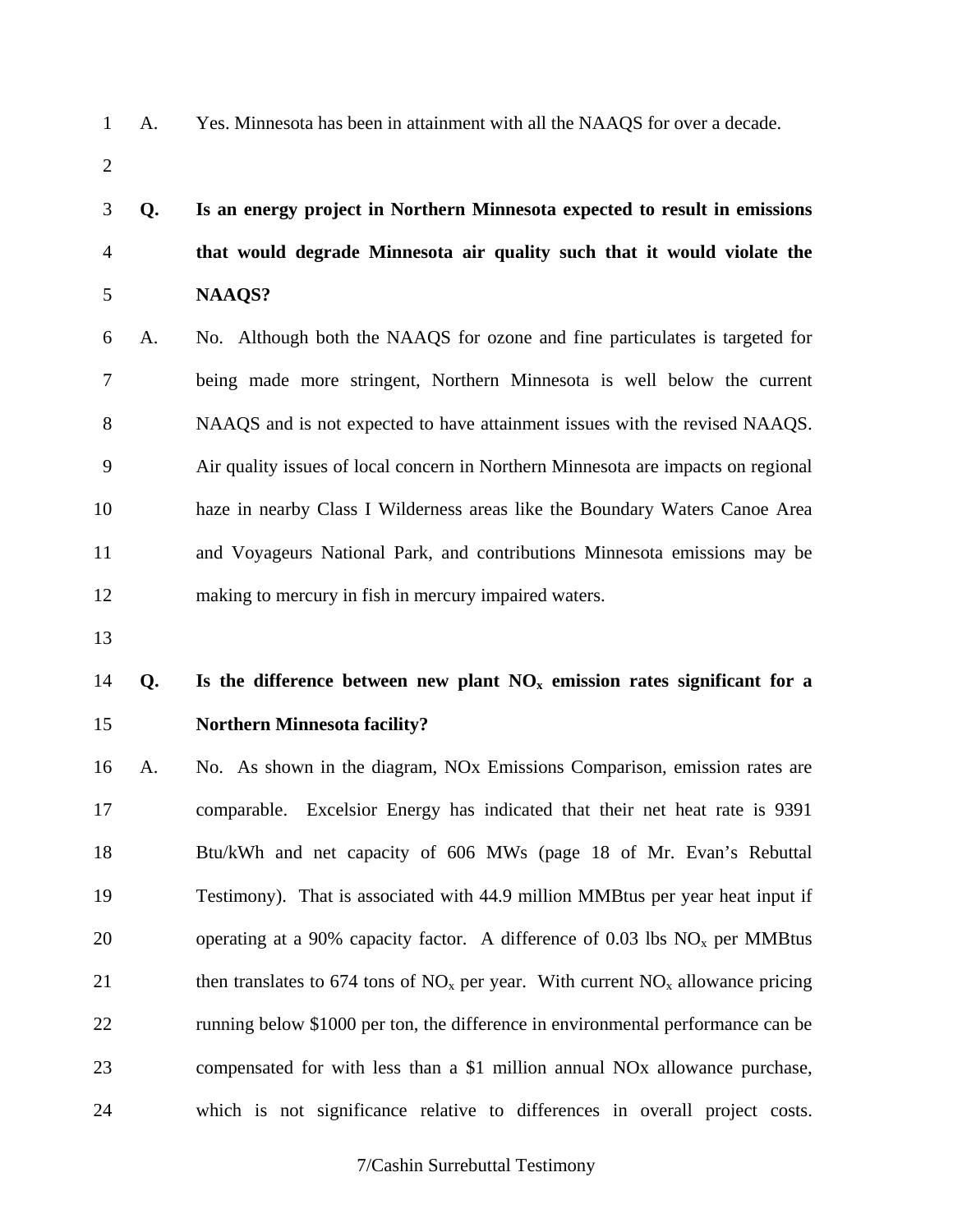1 Northeastern Minnesota is in attainment with air quality standards established as 2 protective of human health and welfare, so purchase of allowances that provide 3 for emission reductions within the CAIR region sufficiently addresses 4 environmental impact differences.



**NOx Emissions Comparison**

# 6 **Q. Is the difference between new plant SO2 emission rates significant for a**  7 **Northern Minnesota facility?**

5

8 A. No. As shown in the diagram,  $SO<sub>2</sub>$  Emissions Comparison, emission rates are 9 comparable. Excelsior Energy has indicated that their net heat rate is 9391 10 Btu/kWh and net capacity of 606 MWs (page 18 of Mr. Evan's Rebuttal 11 Testimony). That is associated with 44.9 million MMBtus per year heat input if 12 operating at a 90% capacity factor. A difference of  $0.07$  lbs  $SO<sub>2</sub>$  per MMBtus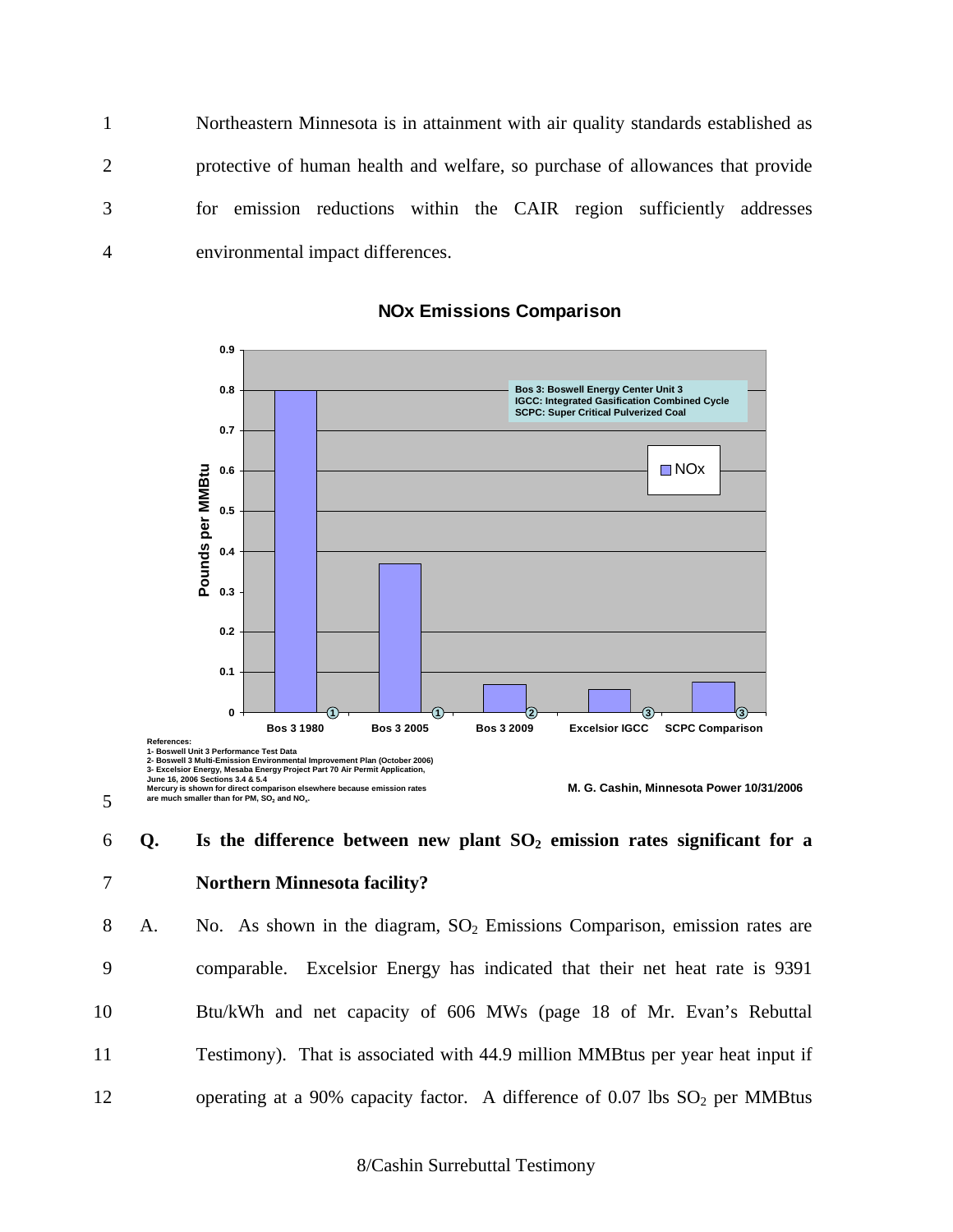1 then translates to 1573 tons of  $SO_2$  per year. With current  $SO_2$  allowance pricing 2 running around \$550 per ton, the difference in environmental performance can be 3 compensated for with less than a \$1 million annual  $SO_2$  allowance purchase, 4 which is not significant relative to differences in overall project costs. 5 Northeastern Minnesota is in attainment with air quality standards established as 6 protective of human health and welfare, so purchase of allowances that provide 7 for emission reductions within the CAIR and Acid Rain Program region 8 sufficiently addresses environmental impact differences.



## **SO2 Emissions Comparison**

10 **Q. Is the difference between new plant particulate matter emission rates**  11 **significant for a Northern Minnesota facility?** 

9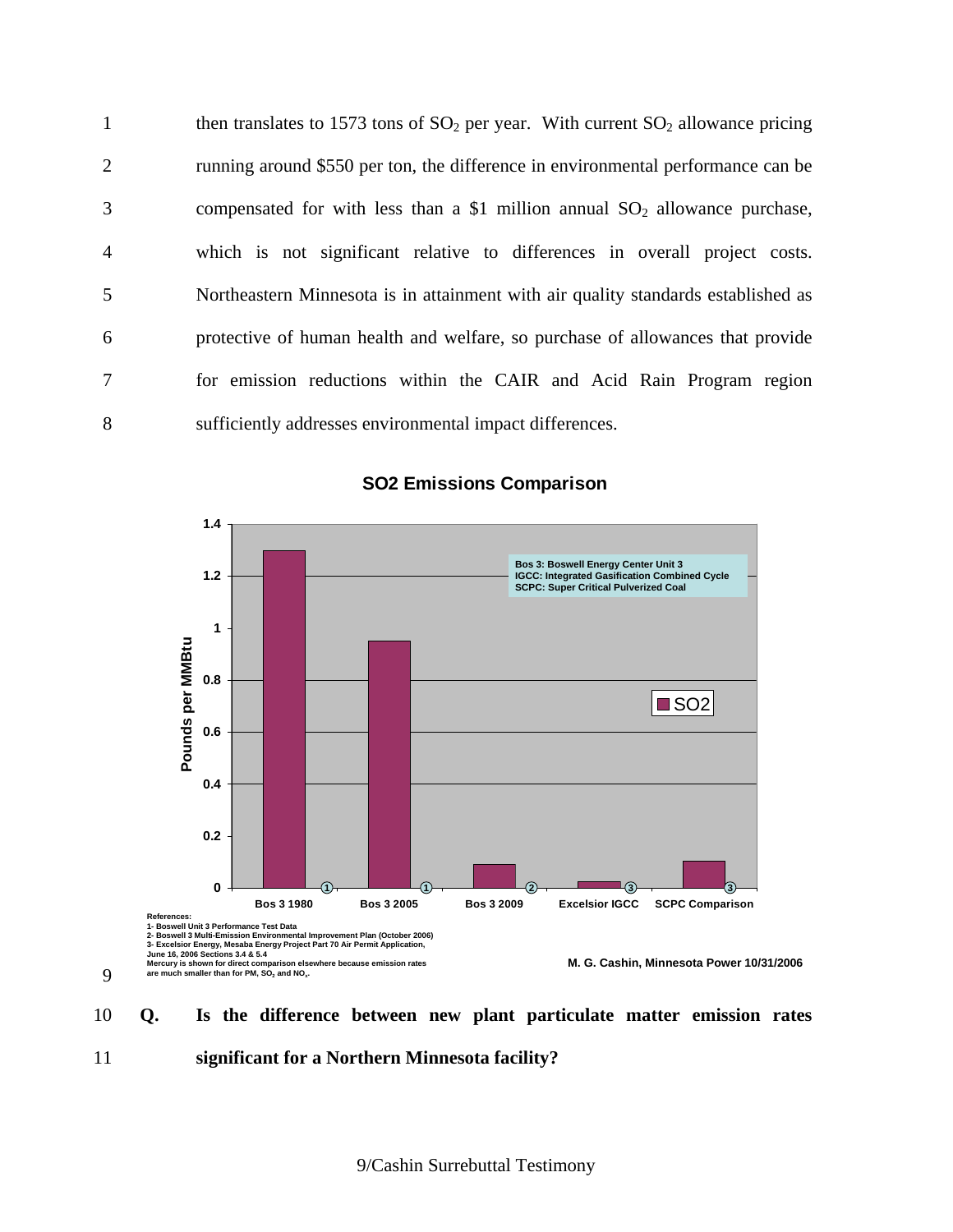1 A. No. As shown in the diagram, PM Emissions Comparison, emission rates are 2 comparable. Excelsior Energy has indicated that their net heat rate is 9391 3 Btu/kWh and net capacity of 606 MWs (page 18 of Mr. Evan's Rebuttal 4 Testimony). That is associated with 44.9 million MMBtus per year heat input if 5 operating at a 90% capacity factor. A difference of 0.01 lbs PM per MMBtus 6 then translates to 225 tons of particulate matter per year. Particulate matter 7 emissions are not controlled under a cap and trade program, so monetization is 8 limited to recognition of emission fees assigned by the State, which are currently 9 around \$30 per ton. Contributions to regional haze from particulate matter are an 10 environmental concern. Excelsior has cited emissions for other haze contributors 11 ( $SO_2$ ,  $NO_x$  and PM) as being under study (refer to Page 23 of Mr. Evans Rebuttal 12 Testimony) and indicates Excelsior expects to resolve any issues with the Mesaba 13 Project's modeled impacts on nearby Class 1 Wilderness Areas. Mesaba Project 14 information regarding the significance of 225 tons per year of PM is not available 15 for analysis for regional haze. Northeastern Minnesota is in attainment with air 16 quality standards established as protective of human health and welfare and I 17 would not expect PM emissions of this magnitude to be an issue for NAAQS 18 attainment.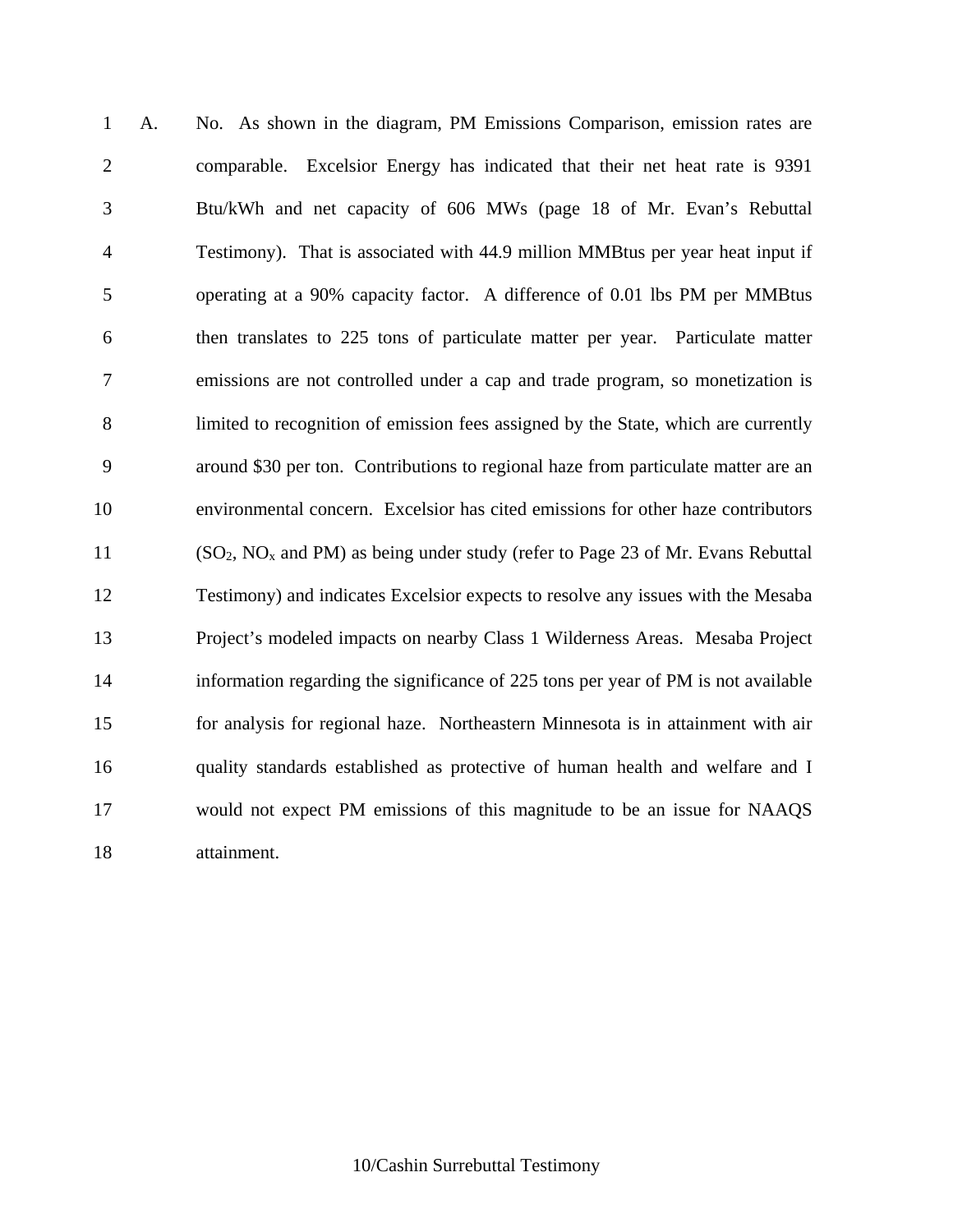### **Particulate Matter Emissions Comparison**



2

1

## 3 **Q. Is the difference between new plant mercury emission rates significant for a**  4 **Northern Minnesota facility?**

5 A. No. As shown in the diagram, Mercury Emissions Comparison, mercury 6 emission rates are comparable. The Boswell Unit 3 emission rate, following 7 planned retrofits, is projected in an engineering analysis submitted in the Boswell 8 3 Environmental Improvement Plan filed with the Minnesota Public Utilities 9 Commission under Docket No. E015/M-06on October 27, 2006.. Minnesota 10 Power has proposed controls that are expected to allow the Boswell Unit 3 to 11 achieve a goal of 90% mercury reduction relative to current plant emissions. This 12 reduction would be made in addition to the Boswell Unit 3 shift to lower mercury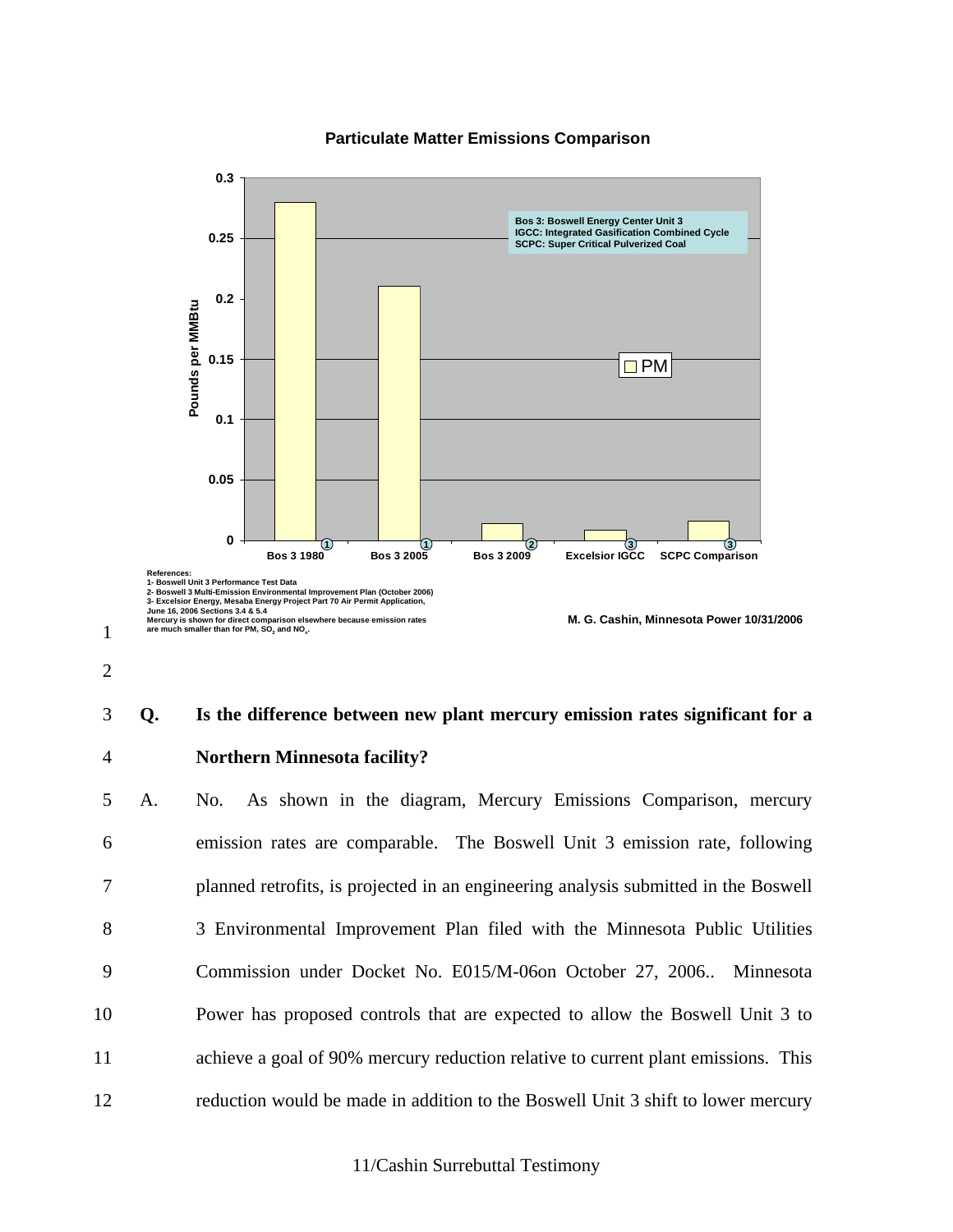1 content coal that was accomplished between 1980 and 2005 and the co-benefit 2 removal of 16% to 21% of inlet mercury by the existing wet particulate scrubber 3 equipment.

4

5 Excelsior Energy calculated the Mesaba Project's mercury emissions based on a 6 presumed 90% reduction compared to the average mercury content of sub-7 bituminous coal, as is evident from their Part 70 Operating Permit Application. 8 While the Boswell 3 retrofitted mercury emission rate would be lower than either 9 IGCC or SCPC emission rates, the difference compared to IGCC or SCPC 10 emission rates is not considered significant relative to overall new facility 11 mercury emissions. Excelsior Energy has indicated that their net heat rate is 9391 12 Btu/kWh and net capacity of 606 MWs (page 18 of Mr. Evan's Rebuttal 13 Testimony). That is associated with 44.9 million MMBtus per year heat input if 14 operating at a 90% capacity factor. A difference of 0.1 lbs mercury per Trillion 15 Btus then translates to less than 5 pounds of mercury per year. Even if mercury 16 allowances trade as high as \$100,000 per pound, which is about triple the EPA 17 projected price under the Clean Air Mercury Rule (CAMR) trading program, the 18 cost to purchase allowances and have reductions made in another part of the 19 CAMR region is less than \$1 million annually, which is not significant relative to 20 overall project cost differences. Also, the difference amounts to less than 20% of 21 the overall annual mercury emissions estimated by Excelsior for the Mesaba 22 Project of 26 pounds.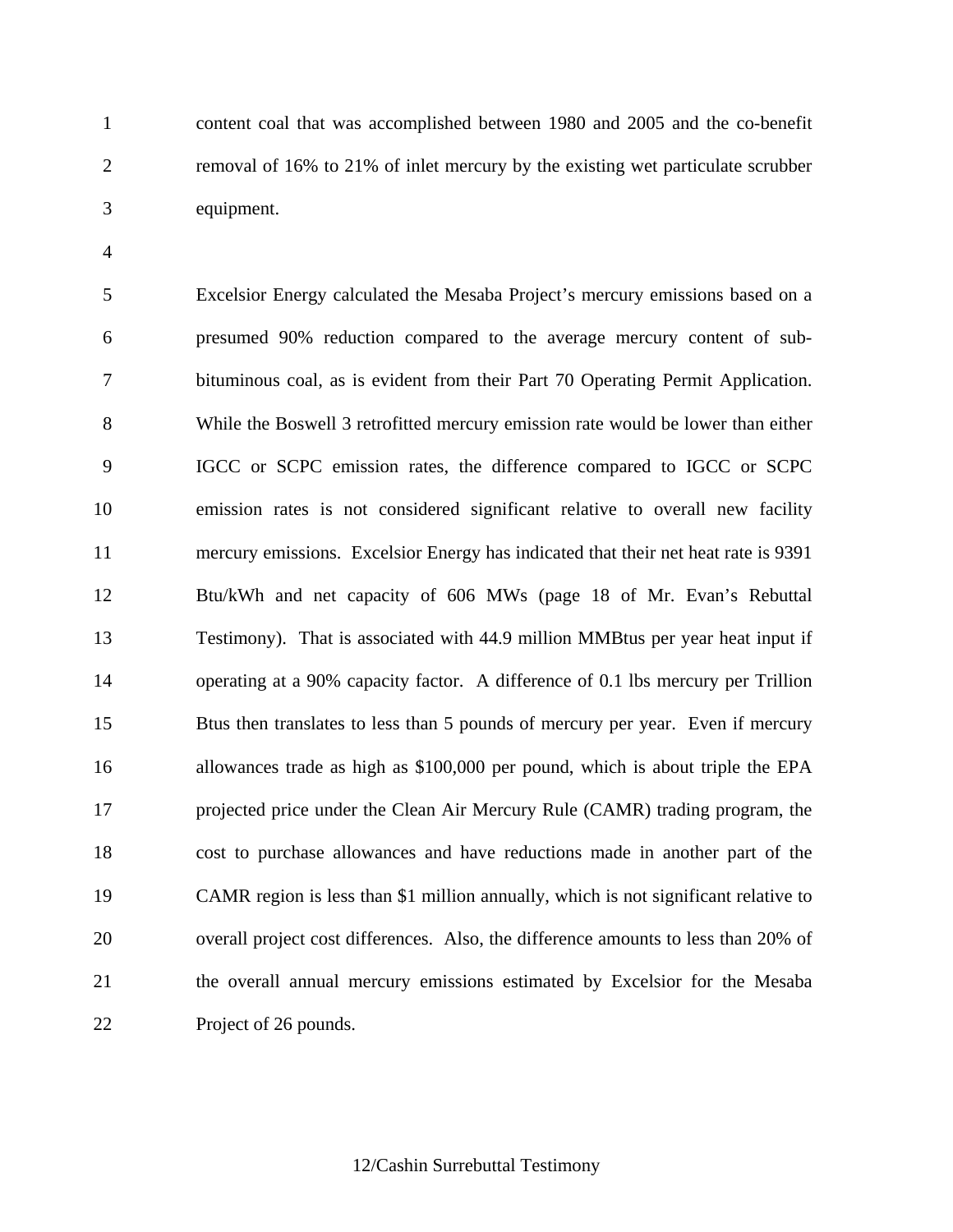### **Mercury Emission Performance Comparison**



## 2 **Q. Is it easier or more cost effective to remove mercury from a concentrated gas**  3 **stream as is the case for IGCC compared to pulverized coal?**

4 A. Not necessarily. IGCC mercury cleanup is a demonstration technology. While 5 removal of mercury from a more concentrated source, in theory, should be easier, 6 IGCC involves passing the mercury laden gas through a bed of activated carbon 7 while the pulverized coal technology involves mixing powdered activated carbon 8 with flue gas and removing the mercury laden activated carbon in the particulate 9 removal systems. The Mesaba Project's IGCC technology would deliver the 10 mercury concentrated gas stream intrinsic to its design, but IGCC itself carries a 11 cost premium compared to conventional pulverized coal technology. A complete 12 assessment of control costs would assign the capital cost premium for IGCC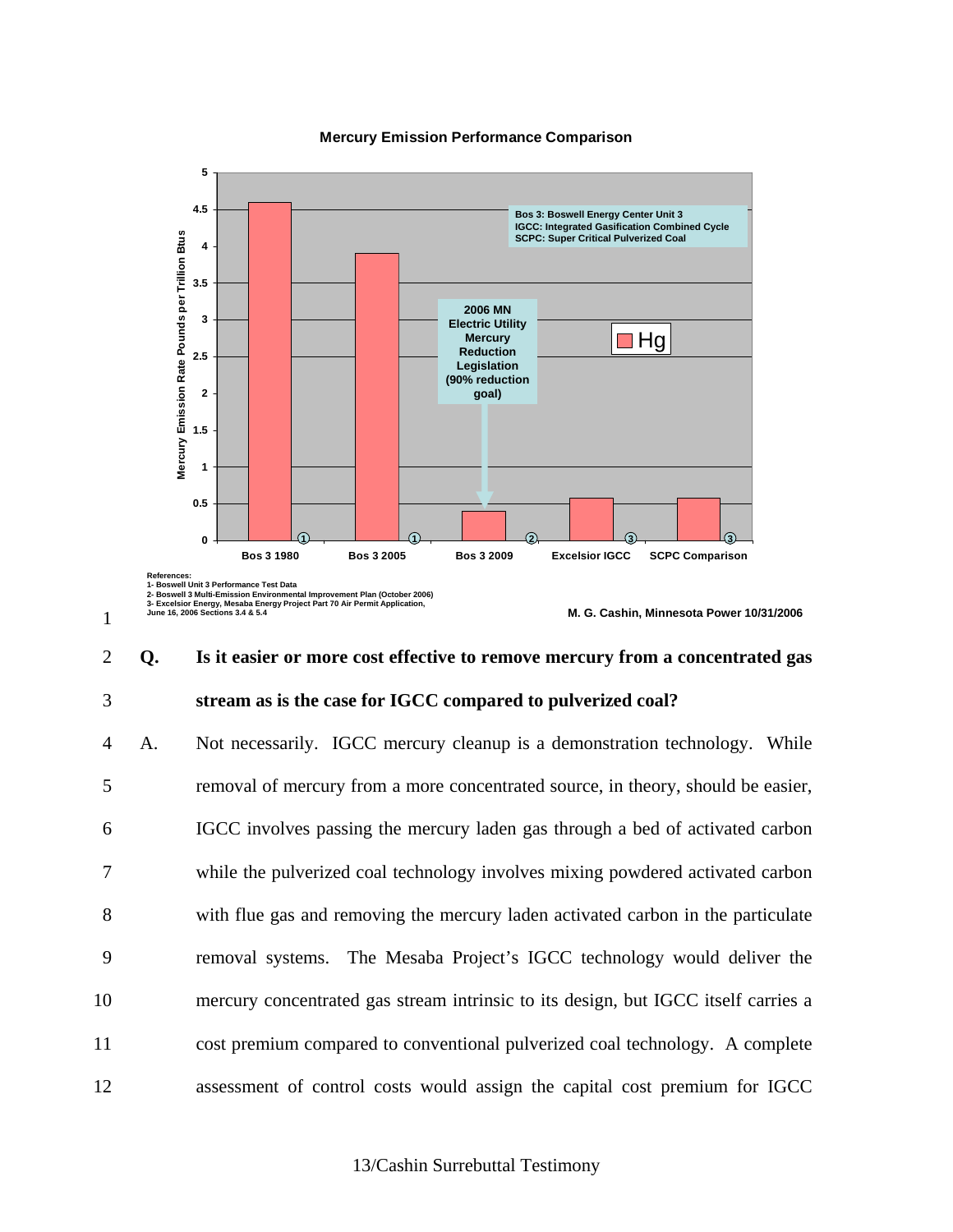1 against emission control costs in addition to equipment components specifically 2 required for emission controls. Excelsior has not provided such data for review.

3

## 4 **Q. Is carbon capture and storage a realistic option for the Mesaba Project?**

5 A. I maintain the answer is no. While Excelsior notes (reference Page 21 of Mr. 6 Evan's Rebuttal Testimony) that Excelsior is presently engaged in efforts to 7 identify options for managing its  $CO<sub>2</sub>$ , including a study with the Plains  $CO<sub>2</sub>$ 8 Reduction Partnership (PCOR), the measures cited by Mr. Steadman, Project 9 Manager for the PCOR Project, that are applicable to Northern Minnesota include 10 carbon sink options like restoring peat bogs that may be drying out and reducing 11 associated natural release of methane. Such projects are typically categorized as 12 offset projects and involve certification of prospective carbon credits and 13 exchange of these credits through a carbon credit trading system. Minnesota 14 Power also is a PCOR participant and has facilitated offset projects of its own, as 15 reported under the Climate Challenge Program via Minnesota Power's annual 16 EIA 1605(b) Voluntary Reporting of Greenhouse Gas Emissions filings. 17 Minnesota Power considers such offset projects as valid for offsetting greenhouse 18 gas emissions from fossil fuel combustion, but there is nothing related to such 19 offsets that would not be available to any fossil fuel technology, be it IGCC or 20 SCPC.

21

22 Excelsior also references the transport of carbon dioxide gas sequestered from the 23 Mesaba Project via a pipeline at 1500 psig to serve enhanced oil recovery in 24 North Dakota. While transporting  $CO<sub>2</sub>$  waste from Minnesota to North Dakota is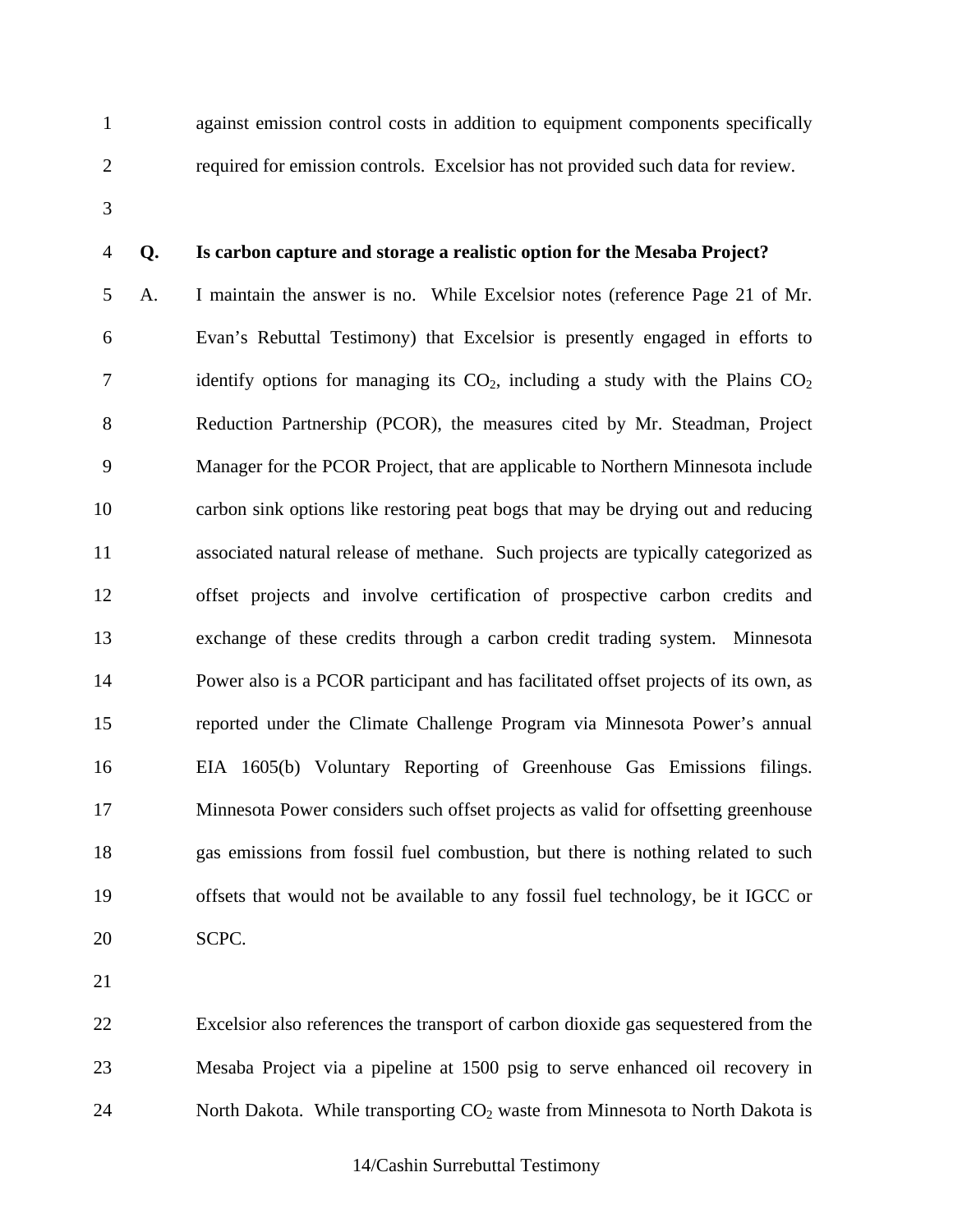1 a physical option, the Mesaba Project (or any Minnesota electric generation 2 facility) does not have the benefit of a Minnesota long term  $CO<sub>2</sub>$  storage 3 repository. The capital cost for transport of high pressure  $CO<sub>2</sub>$  to North Dakota 4 was roughly estimated by Excelsior energy to be about \$1 billion (See September 5 28, 2006 Excelsior Energy Excelsior Energy's Responses to MCEA's Information 6 Request Nos. 8 & 9).

7

8 Excelsior Energy has indicated that the Mesaba Project's net heat rate is 9391 9 Btu/kWh and net capacity of 606 MWs (page 18 of Mr. Evan's Rebuttal 10 Testimony). That is associated with 44.9 million MMBtus per year heat input if 11 operating at a 90% capacity factor. Per the Department of Energy, sub-12 bituminous coal has uncontrolled carbon dioxide emissions of about 212.7 lbs 13 CO2/MMBtu. Thus, the Mesaba Project operating with a 90% capacity factor and 14 no  $CO_2$  removal would involve emissions of about 4.77 million tons of  $CO_2$ 15 annually. Presuming carbon capture of 90% after retrofitting the \$1 billion in 16 carbon capture equipment and pipeline equipment cited by Excelsior, the Mesaba 17 Project would need to transport about 4.3 million tons of CO<sub>2</sub> from Northern 18 Minnesota to North Dakota annually. Simply assigning a 20% factor for 19 annualizing the cost for the \$1 billion in capital equipment (with no consideration 20 of energy lost for  $CO<sub>2</sub>$  capture, compression and transport), the effective cost for 21 the Mesaba Project's Carbon Capture and Storage would be about \$50 per ton 22  $CO<sub>2</sub>$ . That is equivalent to about a \$42 per net megawatt hour  $CO<sub>2</sub>$  CCS premium 23 for the Mesaba Project's electricity generation to just service the capital cost 24 component. The Mesaba Project's cost for CO<sub>2</sub> capture and transport, not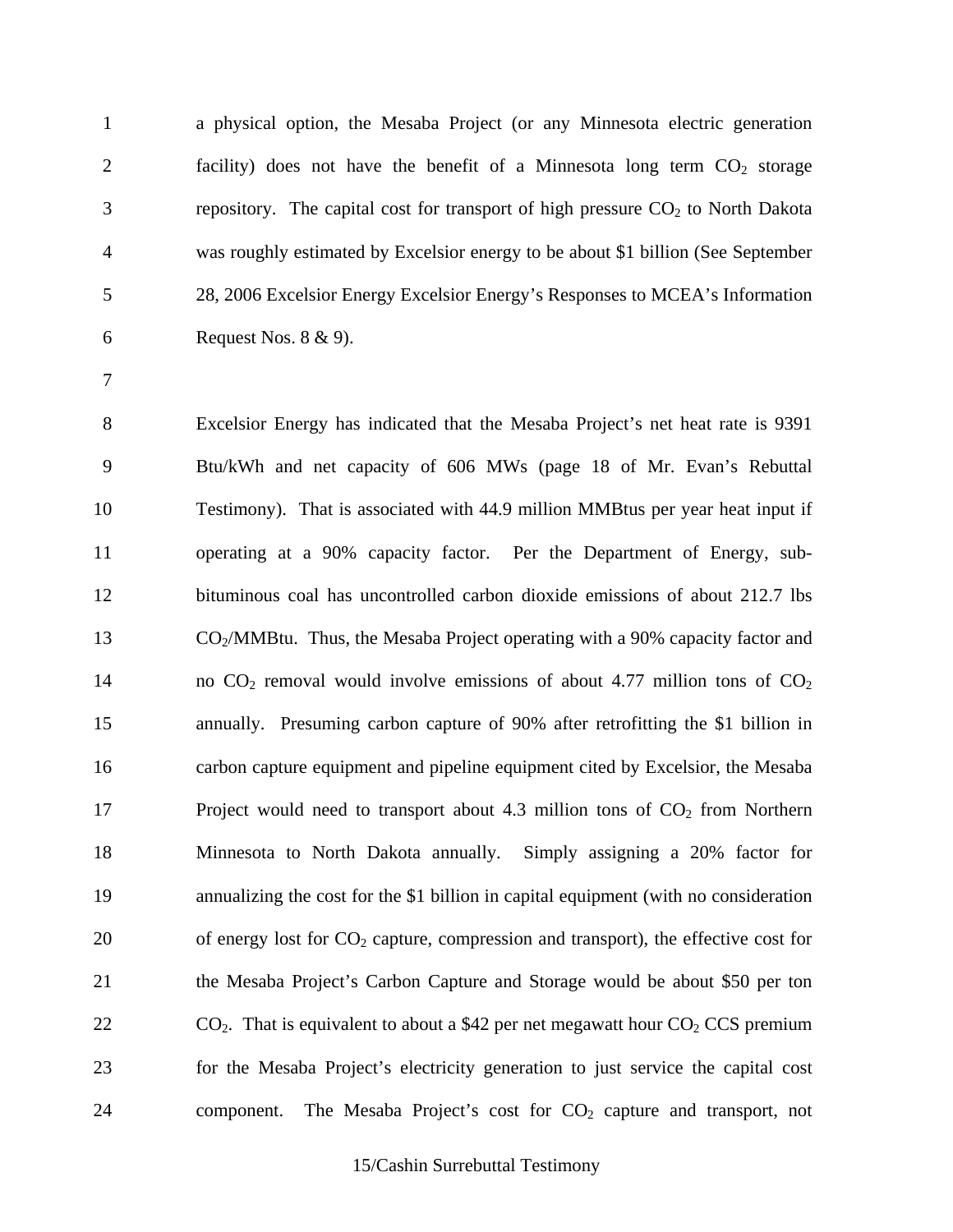1 including operational costs, is more than double that of the  $CO<sub>2</sub>$  Trading Scheme 2 market in Europe, established under the Kyoto Protocol. Minnesota Power 3 considers such cost dynamics to be unrealistic for application at a Northern 4 Minnesota IGCC generating facility, considering generation could also be built in 5 closer proximity to natural geologic CO<sub>2</sub> storage in other states serving the 6 regional power market at a lower cost.

7

# 8 **Q. Does the Mesaba Project clearly provide for significant emission reductions**  9 **that are unrivaled by any conventional coal-fueled steam electric generating**  10 **technology?**

- 11 A. No. There is carbon capture and sequestration technology being developed that 12 can be applied to conventional pulverized coal, such as Electro Catalytic 13 Oxidation,  $CO<sub>2</sub>$  capture and use of conventional  $CO<sub>2</sub>$  scrubbers using solvents 14 such as methyl ethyl amine. Just as the Excelsior is projecting that Carbon 15 Capture and Storage (CCS) will become available at some future date for IGCC, 16 CCS can be projected as becoming available for conventional technologies in a 17 similar time frame. As indicated in the analysis cited in this Surrebuttal 18 Testimony, conventional PC can already deliver environmental performance 19 comparable to IGCC, using conventional technologies while carrying less project 20 risk than that involved with an IGCC facility constructed in Northern Minnesota.
- 21

22 This point is reinforced in an October 4, 2006 Paper Presentation by Mr. Dale 23 Simbeck, SFA Pacific, Inc. to the Gasification Technologies Conference, 24 "Gasification: Moving from an Environmental Push to an Economic Pull." See